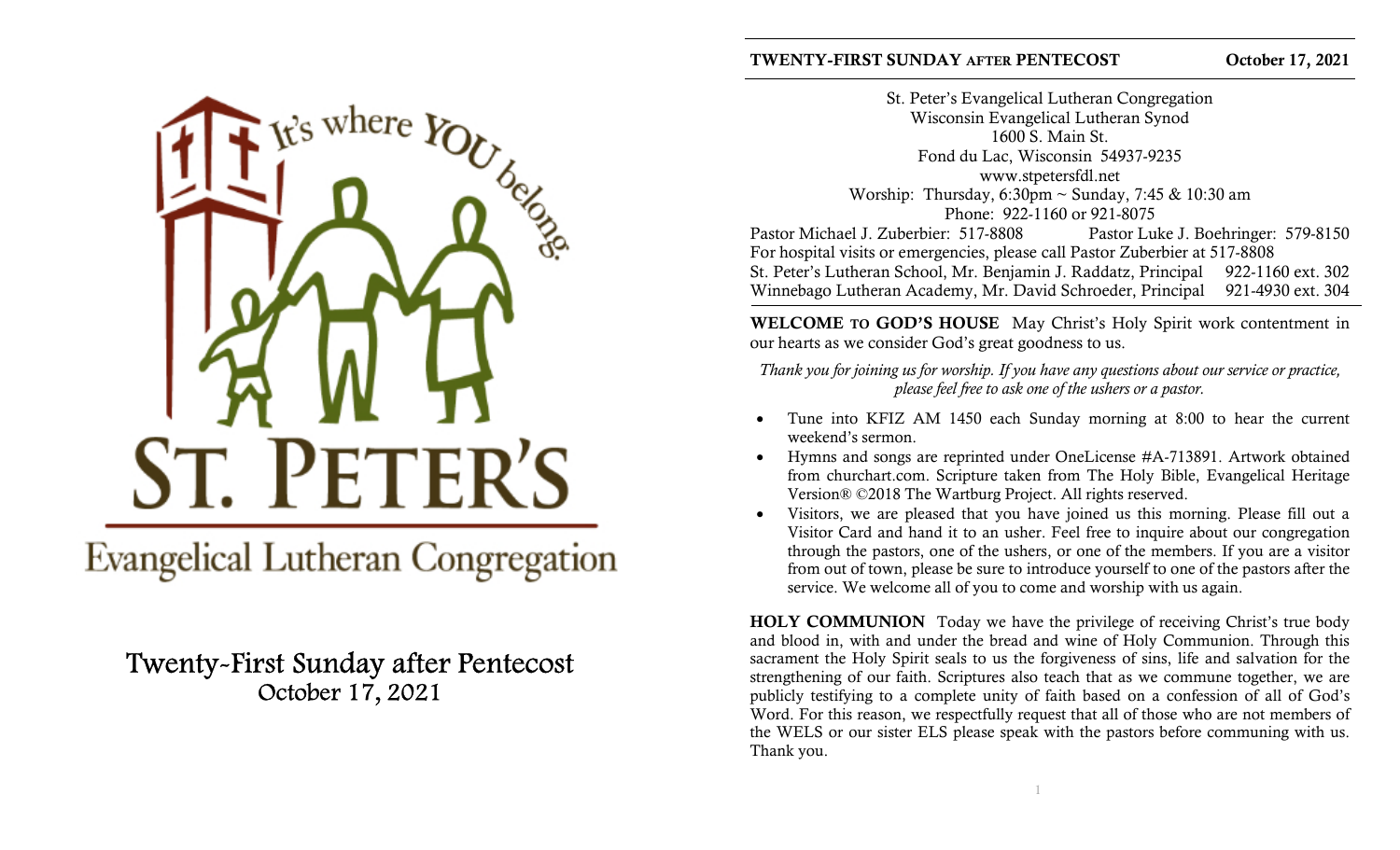A PRAYER BEFORE WORSHIP Gracious Lord, accept our service for the sake of Christ, your Son; lo, our hope abides now only in the righteousness he won. Bless and save us; help and guide us; watch to comfort and restore till in heaven we rest rejoicing, praising you forevermore. Amen. (See also the prayers on pages 10-11 of Christian Worship.)

SERVICE THEME The love of money is a root of all kinds of evil. The love of God brings contentment.

#### ORDER OF WORSHIP

Service of Word & Sacrament on page 26 in the front of the hymnal

**OPENING HYMN** Before You, God, the Judge of All | CW 306

- M: The grace of our Lord † Jesus Christ and the love of God and the fellowship of the Holy Spirit be with you.
- C: (spoken) And also with you.

## CONFESSION OF SINS

- M: God invites us to come into his presence and worship him with humble and penitent hearts. Therefore, let us acknowledge our sinfulness and ask him to forgive us.
- C: Holy and merciful Father, I confess that I am by nature sinful, and that I have disobeyed you in my thoughts, words, and actions. I have done what is evil and failed to do what is good. For this I deserve your punishment both now and in eternity. But I am truly sorry for my sins, and trusting in my Savior Jesus Christ, I pray: Lord, have mercy on me, a sinner.
- M: God, our heavenly Father, has been merciful to us and has given his only Son to be the atoning sacrifice for our sins. Therefore, as a called servant of Christ and by his authority, I forgive you all your sins in the name of the Father and of the Son † and of the Holy Spirit.
- C: (spoken) Amen.

## LORD, HAVE MERCY

- M: For all that we need in life and for the wisdom to use all your gifts with gratitude and joy, hear our prayer, O Lord.
- C: ♪ Lord, have mercy.
- M: For the steadfast assurance that nothing can separate us from your love and for the courage to stand firm against the assaults of Satan and every evil, hear our prayer, O Christ.
- C: S Christ, have mercy.
- M: For the well-being of your holy Church in all the world and for those who offer here their worship and praise, hear our prayer, O Lord.
- C: ♪ Lord, have mercy.
- M: Merciful God, maker and preserver of life, uphold us by your power and keep us in your tender care:
- C: S Amen.
- M: The works of the Lord are great and glorious; his name is worthy of praise.

## O LORD, OUR LORD

♪ O Lord, our Lord, how glorious is your name in all the earth. Almighty God, merciful Father, you crown our life with your love. You take away our sin; you comfort our spirit; you make us pure and holy in your sight. You did not spare your only Son, but gave him up for us all. O Lord, our Lord, how glorious is your name in all the earth. O Son of God, eternal Word of the Father, you came to live with us; you made your Father known; you washed us from our sins in your own blood. You are the King of glory; you are the Lord! O Lord, our Lord, how glorious is your name in all the earth.

## PRAYER OF THE DAY

- M: Let us pray. Grant, O merciful Lord, to your faithful people pardon and peace that they may be cleansed from all their sins and serve you with a quiet mind; through Jesus Christ, your Son, our Lord, who lives and reigns with you and the Holy Spirit, one God, now and forever.
- C: ♪ Amen.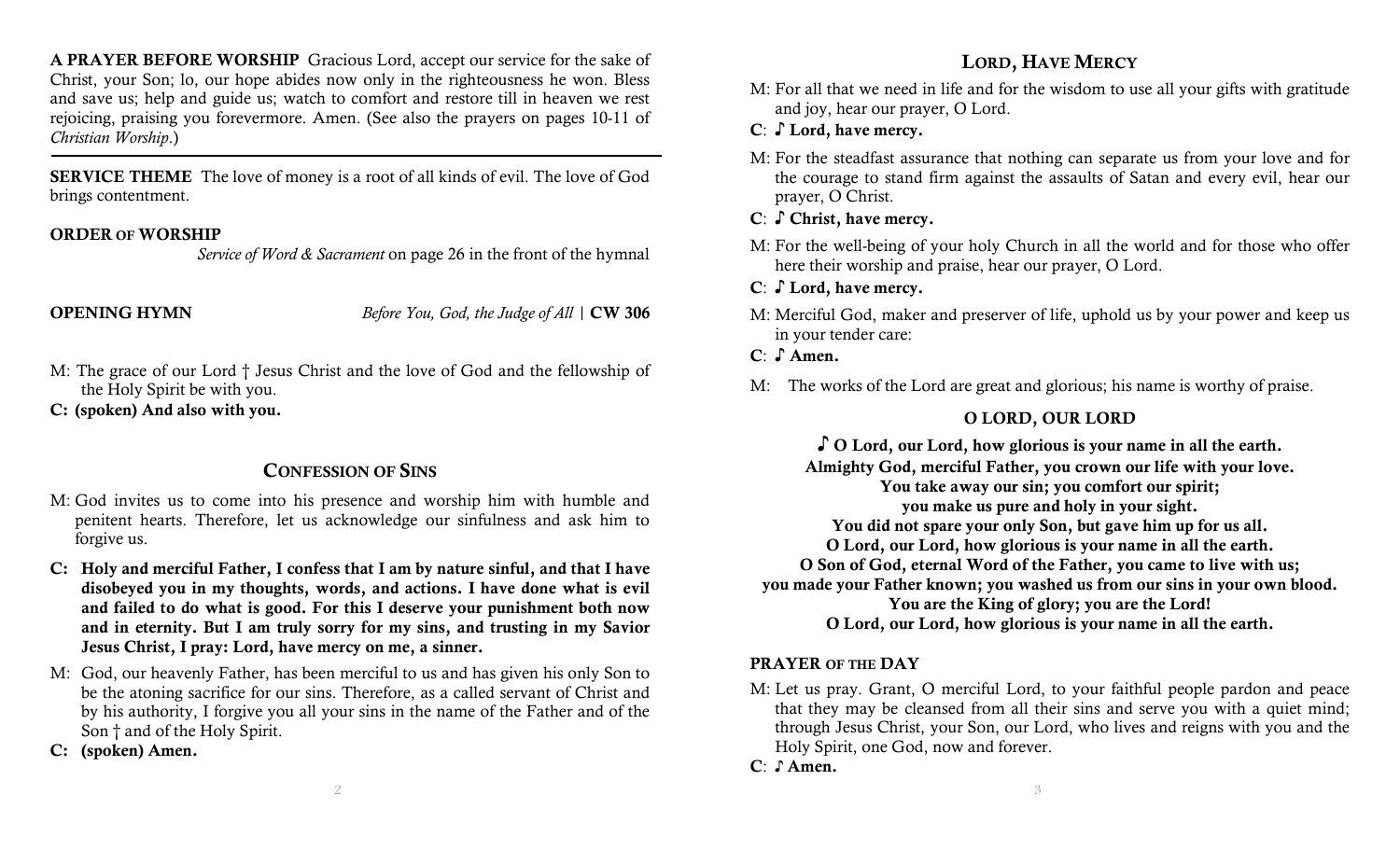## THE WORD OF GOD

#### FIRST LESSON 2 Kings 5:14-27

Greed and covetousness lead to scheming, lying, and stealing, bringing judgment upon one's self.

<sup>14</sup>So he went down and dipped in the Jordan seven times, just as the man of God had said. Then his flesh was restored like the flesh of a small child, and he was clean. <sup>15</sup>Then he and his whole escort went back to the man of God. He stood in front of Elisha and said, "To be sure, now I know that there is no God in all the earth except in Israel. Now accept a gift from your servant."

 $16$ But Elisha said, "As surely as the LORD lives, in whose presence I stand, I will not take anything." Even though Na'aman urged him to accept something, he refused.

<sup>17</sup>Then Na'aman said, "If you do not want anything, please give me, your servant, as much dirt as two donkeys can carry, for your servant will never again burn incense or sacrifice to other gods, but only to the LORD. <sup>18</sup>But may the LORD forgive your servant this one thing: When my master goes into the house of Rimmon to bow down there and he supports himself on my arm, then I too have to bow down in the house of Rimmon. When I bow down in the house of Rimmon, may the LORD forgive your servant this one thing."

<sup>19</sup>Then Elisha said to him, "Go in peace."

When Na'aman had gone some distance from him, <sup>20</sup>Gehazi, the servant of Elisha the man of God, said, "My master was too easy on this Aramean, Na'aman, when he did not accept anything that he brought. As surely as the LORD lives, I will run after him and get something from him."

 $21$ So Gehazi chased after Na'aman. When Na'aman saw him running after him, he got down from his chariot to meet him. He said, "Is everything all right?"

 $22$ Then Gehazi said, "Yes, everything is all right. My master sent me to say, 'Look, just now two young men from the hill country of Ephraim, from the sons of the prophets, have come to me. Please give them a talent of silver and two sets of clothing."

<sup>23</sup>Na'aman said, "Certainly! Take two talents!" He urged Gehazi and tied up the two talents of silver in two bags with the two sets of clothing. Then Na'aman gave them to his two servants, and they carried them ahead of Gehazi. <sup>24</sup>When he came to the hill, he took the gifts from them. Then he hid them in the house and sent the men back, so they left. <sup>25</sup>Then he went in and attended his master.

Elisha said to him, "Where were you, Gehazi?"

Gehazi said, "Your servant didn't go anywhere."

<sup>26</sup>Then Elisha said to him, "Didn't my heart go along when the man got down from his chariot to meet you? Is this the time to take silver, or to accept clothes or olive groves or vineyards or sheep or cattle or male and female servants? <sup>27</sup>Na'aman's leprosy will cling to you and to your descendants forever." Then Gehazi went out from his presence, leprous like snow.

#### **GRADES 1-2 IN 10:30 SERVICE**  $I Am Jesus' Little Lamb \mid CW 432$

I am Jesus' little lamb; Ever glad at heart I am, For my shepherd gently guides me, Knows my needs and well provides me, Loves me ev'ry day the same, Even calls me by my name.

Day by day, at home, away, Jesus is my staff and stay. When I hunger, Jesus feeds me, Into pleasant pastures leads me; When I thirst, he bids me go Where the quiet waters flow.

Who so happy as I am, Even now the shepherd's lamb? And when my short life is ended, By his angel hosts attended, He shall fold me to his breast, There within his arms to rest.

#### SECOND LESSON Hebrews 13:1-6

Contentment comes from knowing that God graciously provides us with all we need so that we can generously employ our wealth in service to our families and neighbors.

Continue to show brotherly love. <sup>2</sup>Do not fail to show love to strangers, for by doing this some have welcomed angels without realizing it. <sup>3</sup>Remember those in prison, as if you were fellow prisoners, and those who are mistreated, as if you yourselves were also suffering bodily.

<sup>4</sup>Marriage is to be held in honor by all, and the marriage bed is to be kept undefiled, for God will judge sexually immoral people and adulterers. <sup>5</sup>Keep your life free from the love of money, and be content with what you have. For God has said:

I will never leave you,

and I will never forsake you.

<sup>6</sup>So then we say with confidence:

The Lord is my helper, and I will not be afraid.

What will man do to me?

4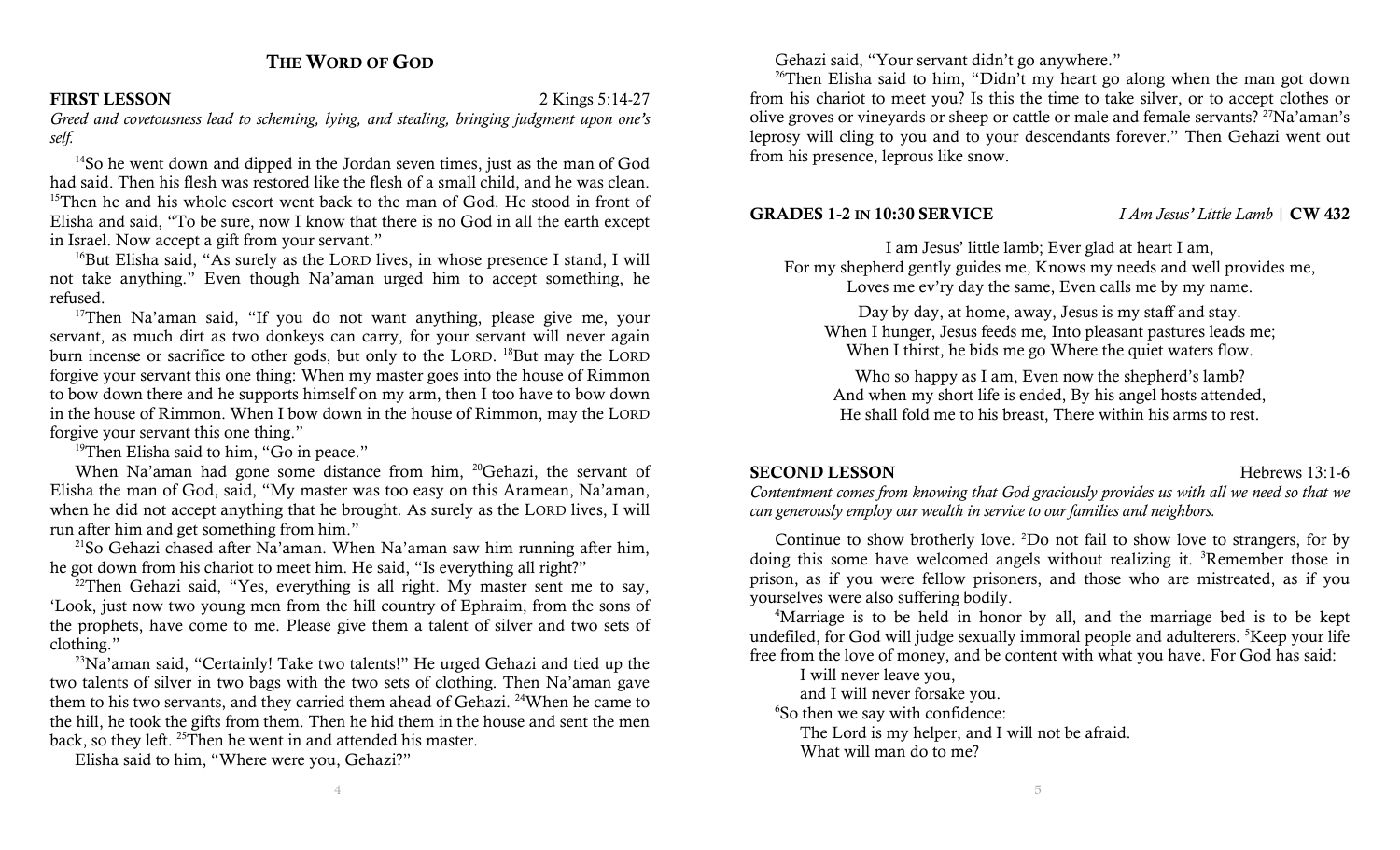#### ♪ Alleluia! Alleluia! Alleluia! These words are written that we may believe that Jesus is the Christ, the Son of God. Alleluia! Alleluia! Alleluia!

GOSPEL Mark 10:17-27

We cannot serve both God and Money.

 $17$ As Jesus was setting out on a journey, one man ran up to him and knelt in front of him. He asked, "Good teacher, what must I do to inherit eternal life?"

 $18$  Jesus said to him, "Why do you call me good? No one is good except one— God. <sup>19</sup>You know the commandments. 'You shall not murder. You shall not commit adultery. You shall not steal. You shall not give false testimony. You shall not defraud. Honor your father and mother.'"

<sup>20</sup>The man replied, "Teacher, I have kept all these since I was a child."

 $21$  Jesus looked at him, loved him, and said to him, "One thing you lack. Go, sell whatever you have, and give to the poor, and you will have treasure in heaven. Then come, follow me."

 $22$ When he heard this, he looked sad and went away grieving, because he had great wealth. <sup>23</sup>Jesus looked around and said to his disciples, "How hard it will be for those who have riches to enter the kingdom of God!"

 $24$ The disciples were amazed at his words. But Jesus told them again, "Children, how hard it is for those who trust in their riches to enter the kingdom of God!<sup>25</sup>It is easier for a camel to go through the eye of a needle than for a rich man to enter the kingdom of God."

 $26$ They were even more astonished and said to one another, "Who then can be saved?"

 $27$ Jesus looked at them and said, "For people, it is impossible, but not for God, because all things are possible for God."

M: This is the Gospel of the Lord.

C: ♪ Praise be to you, O Christ!

HYMN OF THE DAY Your Works, Not Mine, O Christ | CW 401

## "Set Your Heart on Your Real Treasure!" Pastor Zuberbier

1. The promise of worldly wealth brings eternal poverty.

2. The promise of Christ's poverty brings eternal wealth.

#### NICENE CREED

We believe in one God, the Father, the Almighty, maker of heaven and earth, of all that is, seen and unseen.

We believe in one Lord, Jesus Christ, the only Son of God, eternally begotten of the Father, God from God, Light from Light, true God from true God, begotten, not made, of one being with the Father. Through him all things were made. For us and for our salvation, he came down from heaven, was incarnate of the Holy Spirit and the virgin Mary, and became fully human.

For our sake he was crucified under Pontius Pilate. He suffered death and was buried. On the third day he rose again in accordance with the Scriptures. He ascended into heaven and is seated at the right hand of the Father. He will come again in glory to judge the living and the dead, and his kingdom will have no end.

We believe in the Holy Spirit, the Lord, the giver of life, who proceeds from the Father and the Son, who in unity with the Father and the Son is worshiped and glorified, who has spoken through the prophets. We believe in one holy Christian and apostolic Church. We acknowledge one baptism for the forgiveness of sins. We look for the resurrection of the dead and the life of the world to come. Amen.

## PRESENTING OF OUR OFFERING

## PRAYER OF THE CHURCH

## THE LORD'S PRAYER

Our Father, who art in heaven, hallowed be thy name, thy kingdom come, thy will be done on earth as it is in heaven. Give us this day our daily bread; and forgive us our trespasses, as we forgive those who trespass against us; and lead us not into temptation, but deliver us from evil. For thine is the kingdom and the power and the glory forever and ever. Amen.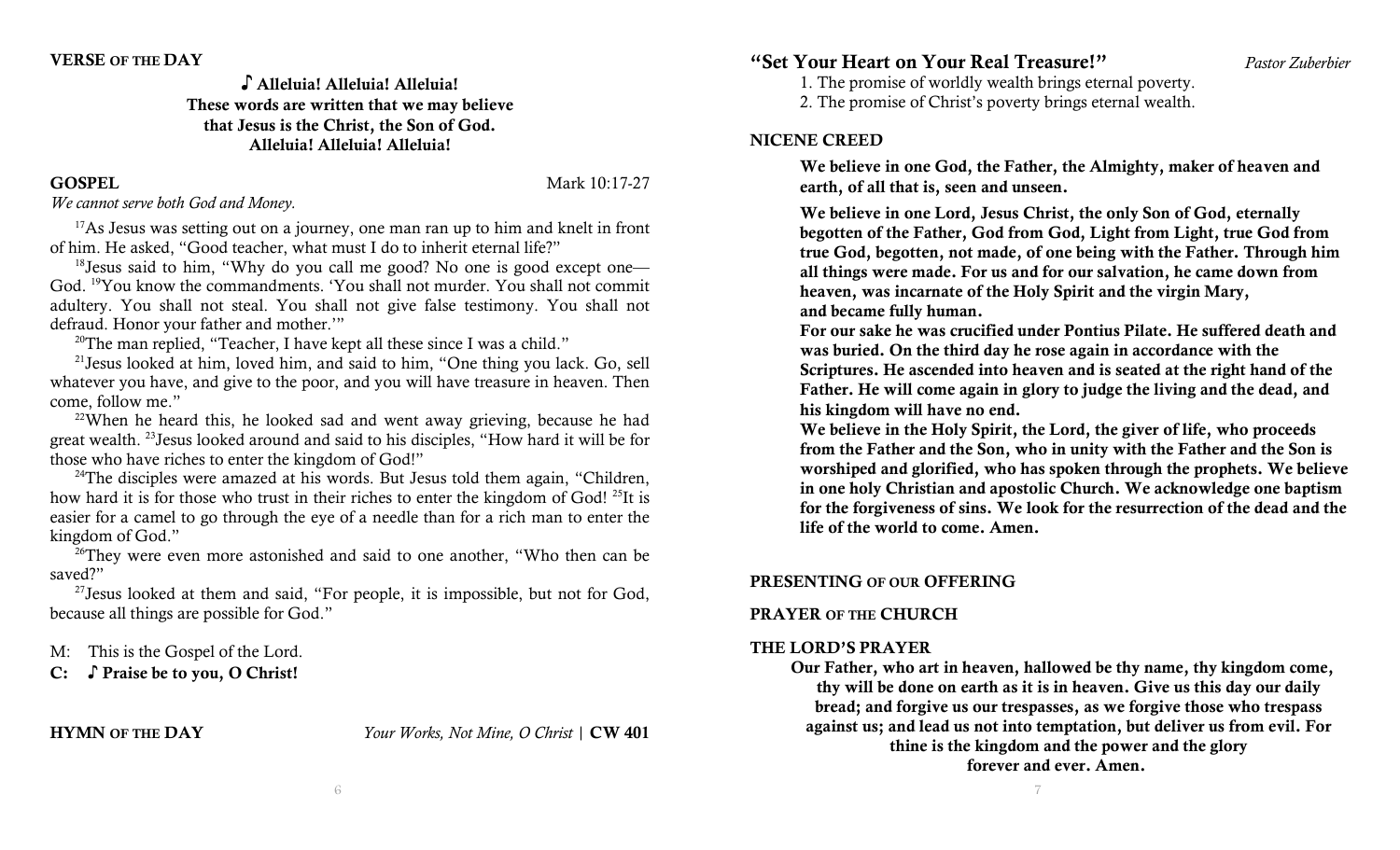## THE SACRAMENT

M: The Lord be with you.

C: ♪ And also with you.

M: Lift up your hearts.

C: ♪ We lift them up to the Lord.

M: Let us give thanks to the Lord, our God.

C: ∫It is right to give him thanks and praise.

M: Praise to the God and Father of our Lord Jesus Christ! In love he has blessed us with every spiritual blessing. He sends the Holy Spirit to testify that we are his children and to strengthen us when we are weak. Now have come the salvation and the power and the kingdom of our God and the authority of his Christ. To him who sits on the throne and to the Lamb be praise and thanks and honor and glory for ever and ever.

## HOLY, HOLY, HOLY

♪ Holy, holy, holy is the Lord of hosts. The whole earth is full of your glory. You are my God, and I will exalt you. I will give you thanks for you have become my salvation. Holy, holy, holy is the Lord of hosts. The whole earth is full of your glory.

## WORDS OF INSTITUTION

M: Our Lord Jesus Christ, on the night he was betrayed, took bread; and when he had given thanks, he broke it and gave it to his disciples, saying, "Take and eat; this is my body, which is given for you. Do this in remembrance of me."

Then he took the cup, gave thanks, and gave it to them, saying, "Drink from it, all of you; this is my blood of the new covenant, which is poured out for you for the forgiveness of sins. Do this, whenever you drink it, in remembrance of me."

M: The peace of the Lord be with you always. C: ♪ Amen.

## O CHRIST, LAMB OF GOD

♪ O Christ, Lamb of God, you take away the sin of the world; have mercy on us. O Christ, Lamb of God, you take away the sin of the world; have mercy on us. O Christ, Lamb of God, you take away the sin of the world; grant us your peace. Amen.

## **DISTRIBUTION**

Please remember that all WELS Communicant Members who receive the Lord's Supper are asked to fill out a Communion Card each time they attend. Visitors are asked to write their home church on the back of the card. Thank you.

DISTRIBUTION HYMNS Here, O My Lord, I See You Face to Face | CW 315 How Firm a Foundation  $\vert$  CW 416

## THANK THE LORD

♪ Thank the Lord and sing his praise. Tell ev'ryone what he has done. Let all who seek the Lord rejoice and proudly bear his name. He renews his promises and leads his people forth in joy with shouts of thanksgiving. Alleluia! Alleluia!

M: Hear the prayer of your people, O Lord, that the lips which have praised you here may glorify you in the world, that the eyes which have seen the coming of your Son may long for his coming again, and that all who have received in his true body and blood the pledge of your forgiveness may be restored to live a new and holy life, through Jesus Christ, our Lord, who lives and reigns with you and the Holy Spirit, one God, now and forever.

C: ♪ Amen